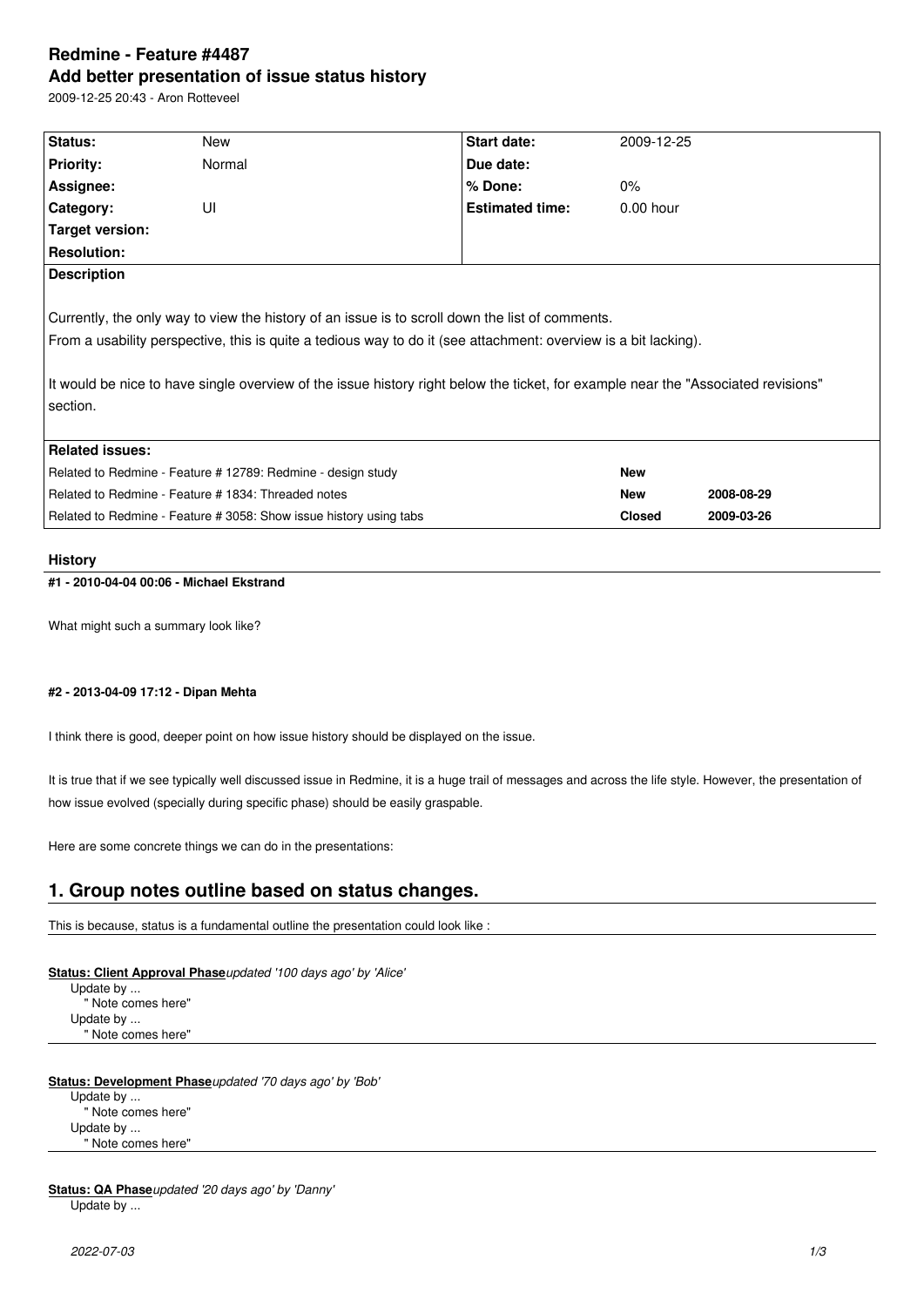## **2. Nested notes for replies**

Update by ... " Note comes here" Update by ... " Note comes here"

## **3. Distinguish Notes from updates**

Issue Update by ... Field: x -> p Field:  $y -q$ Notes added by ... " Note comes here"

I think there can be many ideas on this. However, it is true that there is a strong need for improving outline of the issue page.

#### **#3 - 2013-04-10 17:47 - Dipan Mehta**

Add related #1834

#### **#4 - 2013-04-10 21:07 - Dipan Mehta**

Some more finer points:

#### **1. Collapsible Phase Divs**

One of the good reason why entire history should be divided in terms of phases (issue status transitions) -it's because issue status critically distinguish type of activities and related discussions. Also, we can have collapsible divs where one can hide the entire history and click to open only the phase you are interested in.

This way I can quickly jump to specific notes about *'What was discussed during specification phase'* or *'what were QA comments during testing'* etc.

#### **2. Summarize issuse (again) on status transition**

When many custom fields are used to mark all very specific issue when moves from one phase to another - it is worth while to capture the snapshot at that time. This way I don't have to hunt which fields changed when in what order.

I can then quickly identify what was the explanation of *'root cause' and 'resolution' before the issue moved to (or entered in) the testing phase*.

#### **3. List of associated people**

Contributors, assigned, watchers with count. This can be on the top of the line of phase.

#### **4. Tabs and/or filters**

Different category of information can be divided in tab form or can be filtered to quickly find information we want. This division can be :

- 1. Notes,
- 2. Changes in custom fields
- 3. Time Tracking information
- 4. Associated revisions
- 5. Planning related fields (start-end dates and assignments)

#### **5. High light things like priority changes**

#### **6. Simple graphical representations**

Simple graphical representations might tell a good story - e.g.

- 1. how start-end dates have changed over time
- 2. number of comments or other issue activities over period of times